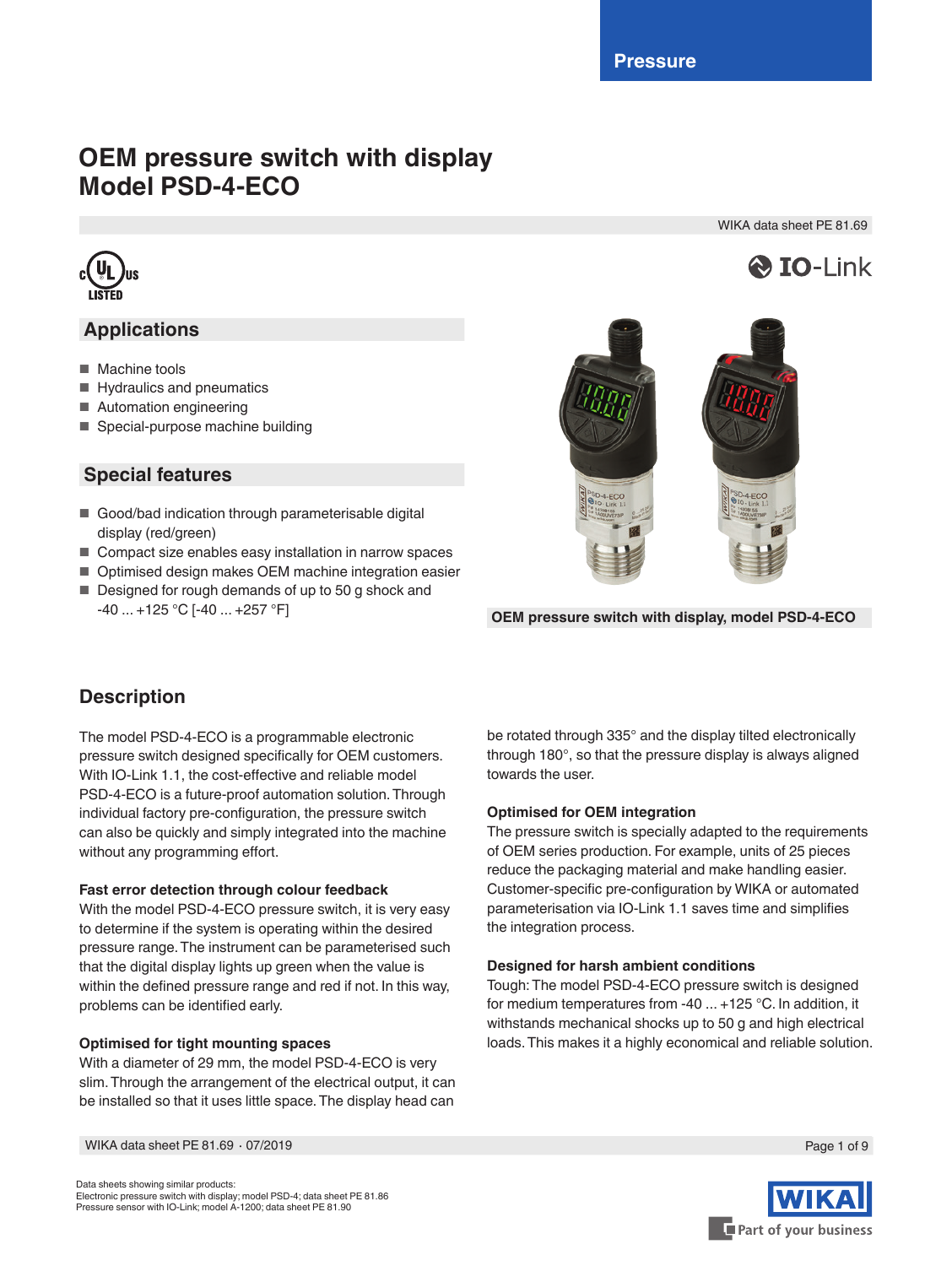## **Measuring ranges**

| Gauge pressure |                          |        |        |        |        |        |        |        |
|----------------|--------------------------|--------|--------|--------|--------|--------|--------|--------|
| bar            | 00.4                     | 00.6   | 01     | 01.6   | 02.5   | 04     | 06     | 010    |
|                | 016                      | 025    | 040    | 060    | 0100   | 0160   | 0250   | 0400   |
|                | 0600                     | 01,000 |        |        |        |        |        |        |
| psi            | 010                      | 015    | 025    | 030    | 050    | 0100   | 0160   | 0200   |
|                | 0300                     | 0500   | 01,000 | 01,500 | 02,000 | 03,000 | 05,000 | 07,500 |
|                |                          |        |        |        |        |        |        |        |
|                | <b>Absolute pressure</b> |        |        |        |        |        |        |        |
| bar            | 00.4                     | 00.6   | 01     | 01.6   | 02.5   | 04     | 06     | 010    |
|                | 016                      | 025    |        |        |        |        |        |        |
| psi            | 010                      | 015    | 025    | 030    | 050    | 0100   | 0160   | 0200   |
|                | 0300                     |        |        |        |        |        |        |        |
|                |                          |        |        |        |        |        |        |        |

|     | Vacuum and +/- measuring range |  |                                                                                           |  |  |  |  |  |
|-----|--------------------------------|--|-------------------------------------------------------------------------------------------|--|--|--|--|--|
| bar |                                |  |                                                                                           |  |  |  |  |  |
| psi |                                |  | $-14.50$ $-14.5+15$ $-14.5+30$ $-14.5+50$ $-14.5+100$ $-14.5+160$ $-14.5+200$ $-14.5+300$ |  |  |  |  |  |

The stated measuring ranges are also available in kg/cm<sup>2</sup> and MPa.

Special measuring ranges between 0 ... 0.4 and 0 ... 1,000 bar (0 ... 10 bis 0 ... 7,500 psi) are available on request. Special measuring ranges have a reduced long-term stability and higher temperature errors.

#### **Overload safety**

The overload safety is based on the sensor element used. Depending on the selected process connection and sealing, restrictions in overload safety can result.

≤ 600 bar [≤ 8,000 psi]: 2 times > 600 bar [> 8,000 psi]: 1.5 times

### **Increased overload safety (option)**

Deviating temperature errors and long-term stability with respect to the selected measuring range apply here.

**Vacuum-tight**

Yes

## **Digital display**

7-segment LED, 2-coloured red/green, 4-digit, 8.9 mm [0.35 in] character size Display can be rotated electronically through 180° Colour ranges through green/red switching can be parameterised Display can be rotated mechanically through 335°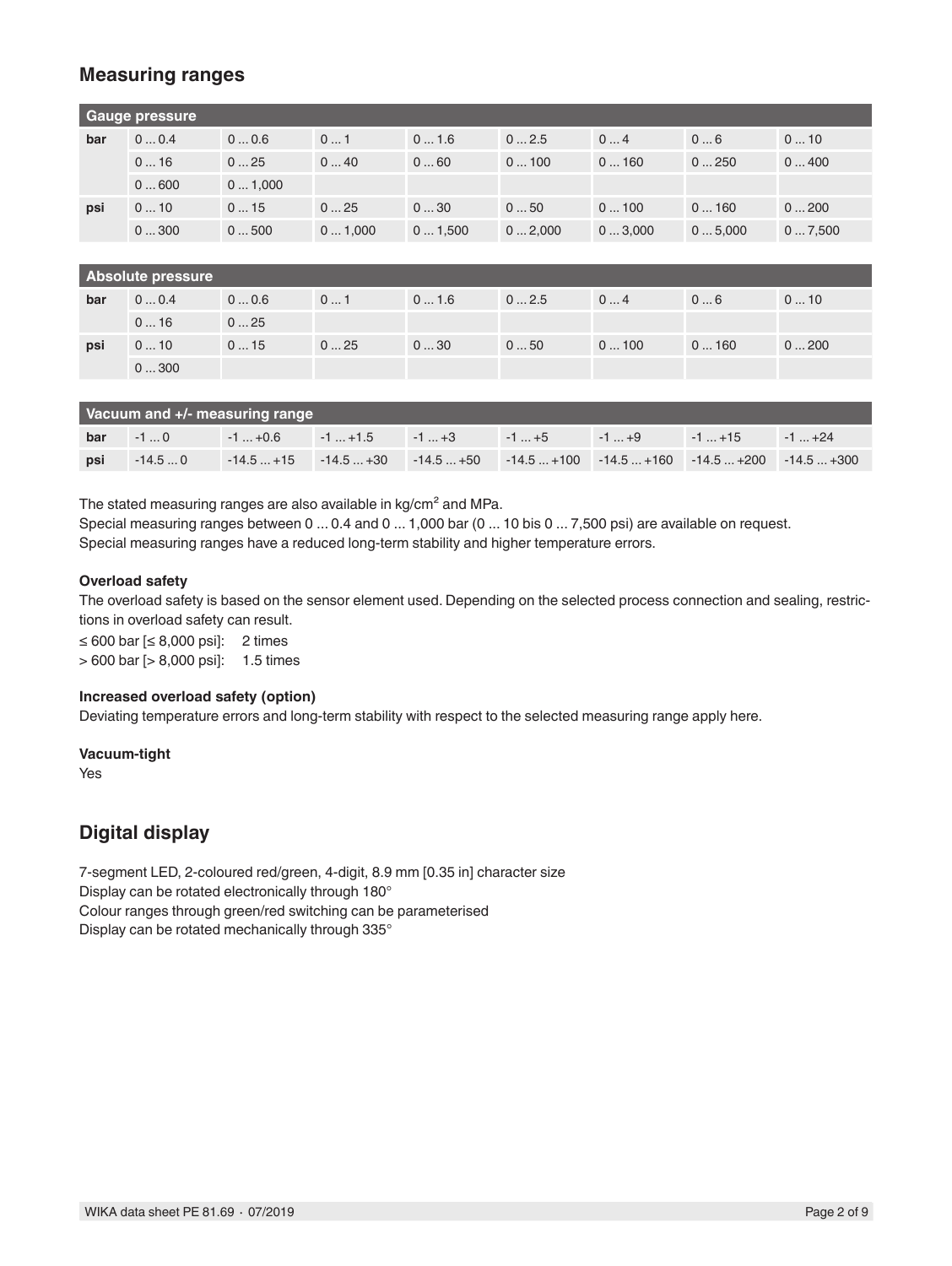# **Output signals**

| <b>Switching output</b> |                 | <b>Analogue signal</b> |
|-------------------------|-----------------|------------------------|
| SP <sub>1</sub>         | SP <sub>2</sub> |                        |
| <b>PNP</b>              | <b>PNP</b>      |                        |
| <b>PNP</b>              |                 | 4  20 mA (3-wire)      |
| <b>PNP</b>              |                 | DC 0  10 V (3-wire)    |
| <b>PNP</b>              | <b>PNP</b>      | 4  20 mA (3-wire)      |
| <b>PNP</b>              | <b>PNP</b>      | DC 0  10 V (3-wire)    |

Optionally also available with an NPN instead of a PNP switching output

#### **IO-Link (option)**

IO-Link is available for all output signals with PNP output.

| Revision:            | 11                |
|----------------------|-------------------|
| Speed:               | 38.4 kBaud (COM2) |
| Min. cycle time:     | 2.3 ms            |
| Master port class: A |                   |

#### **Adjustment of zero point offset**

max. 3 % of span

### **Damping of analogue output/switching outputs**

0 ms ... 65 s (adjustable)

#### **Switch-on time**

1 s

**Switching thresholds** Switch point 1 and switch point 2 are individually adjustable

#### **Switching functions**

Normally open, normally closed, window, hysteresis (adjustable)

## **Switching voltage**

Power supply - 1 V

### **Switching current**

max. 250 mA to 85 °C [176 °F] max. 250 mA to 70 °C [176 °F] with UL approval For details, see the derating curves below

#### **Settling time/response time**

Output signal:  $\leq 5$  ms Switching output:  $\leq$  5 ms

#### **Load**

 $4...20$  mA: ≤ 500 kΩ DC  $0...10V$ : > max. output voltage / 1 mA

#### **Service life**

100 million switching cycles



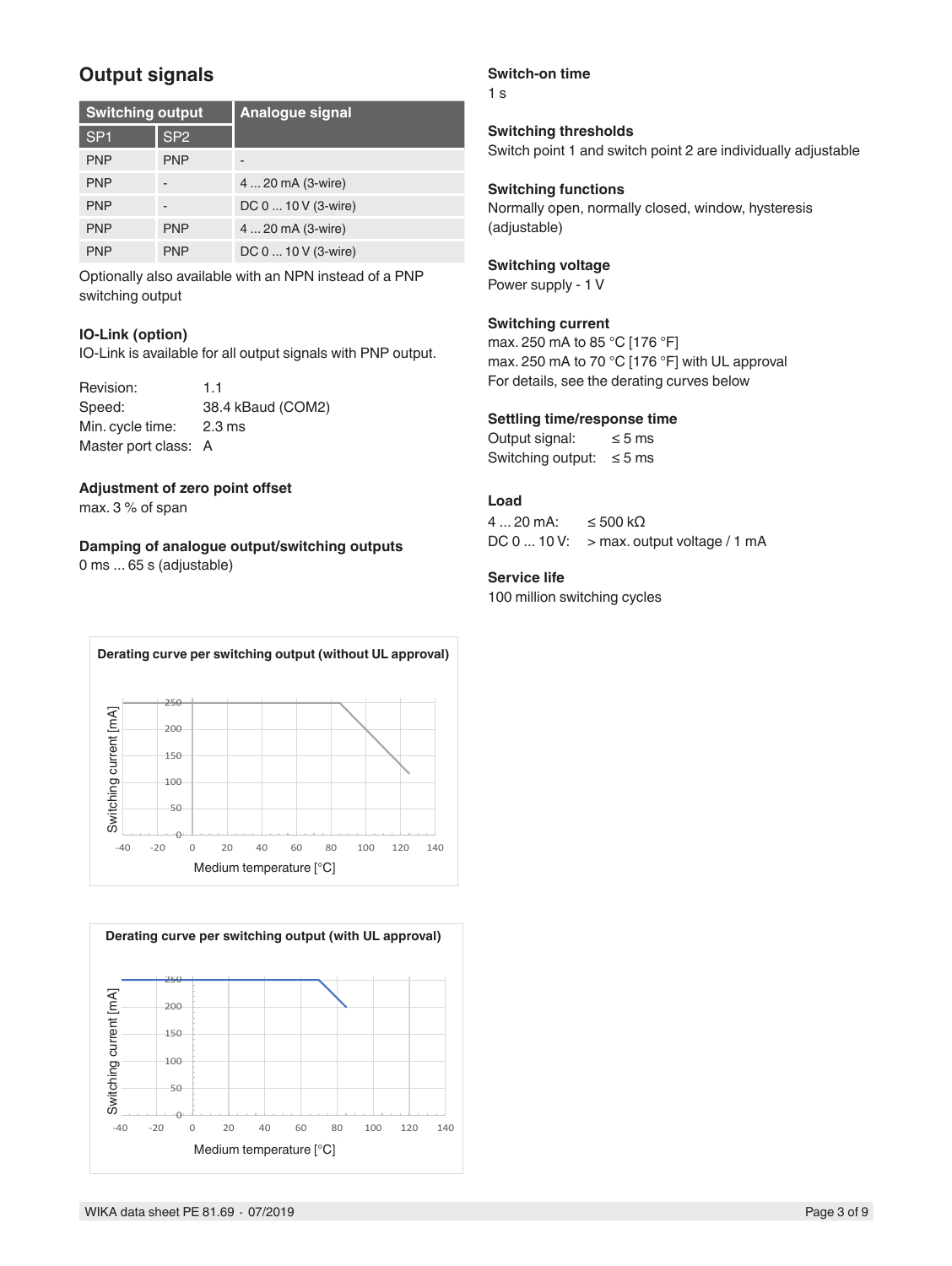## **Voltage supply**

#### **Power supply** DC 15 ... 32 V

### **Current consumption**

≤ 45 mA for versions without analogue signal ≤ 70 mA for versions with analogue signal

#### **Total current consumption**

≤ 600 mA including switching current

## **Accuracy specifications**

#### **Accuracy, analogue signal**

≤ ±1.0 % of span

Including non-linearity, hysteresis, zero offset and end value deviation (corresponds to measured error per IEC 61298-2).

## **Non-repeatability, analogue signal (IEC 61298-2)**

≤ 0.1 % of span

#### **Long-term drift, analogue signal (IEC 61298-2)**

 $≤ ±0.1 %$  of span ≤ ±0.2 % of span for measuring ranges ≤ 0.4 bar [10 psi] and for increased overload safety

### **Accuracy, switching output**

 $≤ ±1.0 %$  of span

#### **Temperature error in nominal temperature range**

maximum:  $\leq \pm 1.5$  % of span maximum:  $\leq \pm 2.5$  % of span with increased overload safety

#### **Temperature coefficients in nominal temperature range**

Mean TC zero point:  $\leq \pm 0.16$  % of span/10 K Mean TC span:  $\leq \pm 0.16$  % of span/10 K

## **Reference conditions (per IEC 61298-1)**

Temperature: 15 ... 25 °C [59 ... 77 °F] Atmospheric pressure: 860 ... 1,060 mbar [12.5 ... 15.4 psi] Air humidity: 45 ... 75 % r. h. Nominal position: Process connection lower mount Power supply: DC 24 V Load: see "Output signal"

# **Operating conditions**

#### **Permissible temperature ranges**

|                        | <b>Standard</b>               | <b>Option</b>                                   |
|------------------------|-------------------------------|-------------------------------------------------|
| Medium                 | $-25+85$ °C<br>$[-13+185 °F]$ | $-40$ $+125$ °C<br>$[-40+257 °F]$ <sup>1)</sup> |
| Ambient                | $-20+85$ °C<br>$[-4+185 °F]$  |                                                 |
| Storage                | $-40+70$ °C<br>[-40  +158 °F] |                                                 |
| Nominal<br>temperature | $-20+80 °C$<br>[-4  +176 °F]  |                                                 |

1) Medium temperature restricted to -30 ... +85 °C [-22 ... +185 °F] with UL approval

#### **Air humidity**

45 ... 75 % r. h.

### **Vibration resistance**

20 g, 10 ... 2,000 Hz (IEC 60068-2-6, under resonance)

#### **Shock resistance**

50 g, 11 ms (IEC 60068-2-27, mechanical)

#### **Service life** 100 million load cycles

**Ingress protection (per IEC 60529)**

IP65 and IP67

The stated ingress protection only applies when plugged in using mating connectors that have the appropriate ingress protection.

### **Mounting position**

as required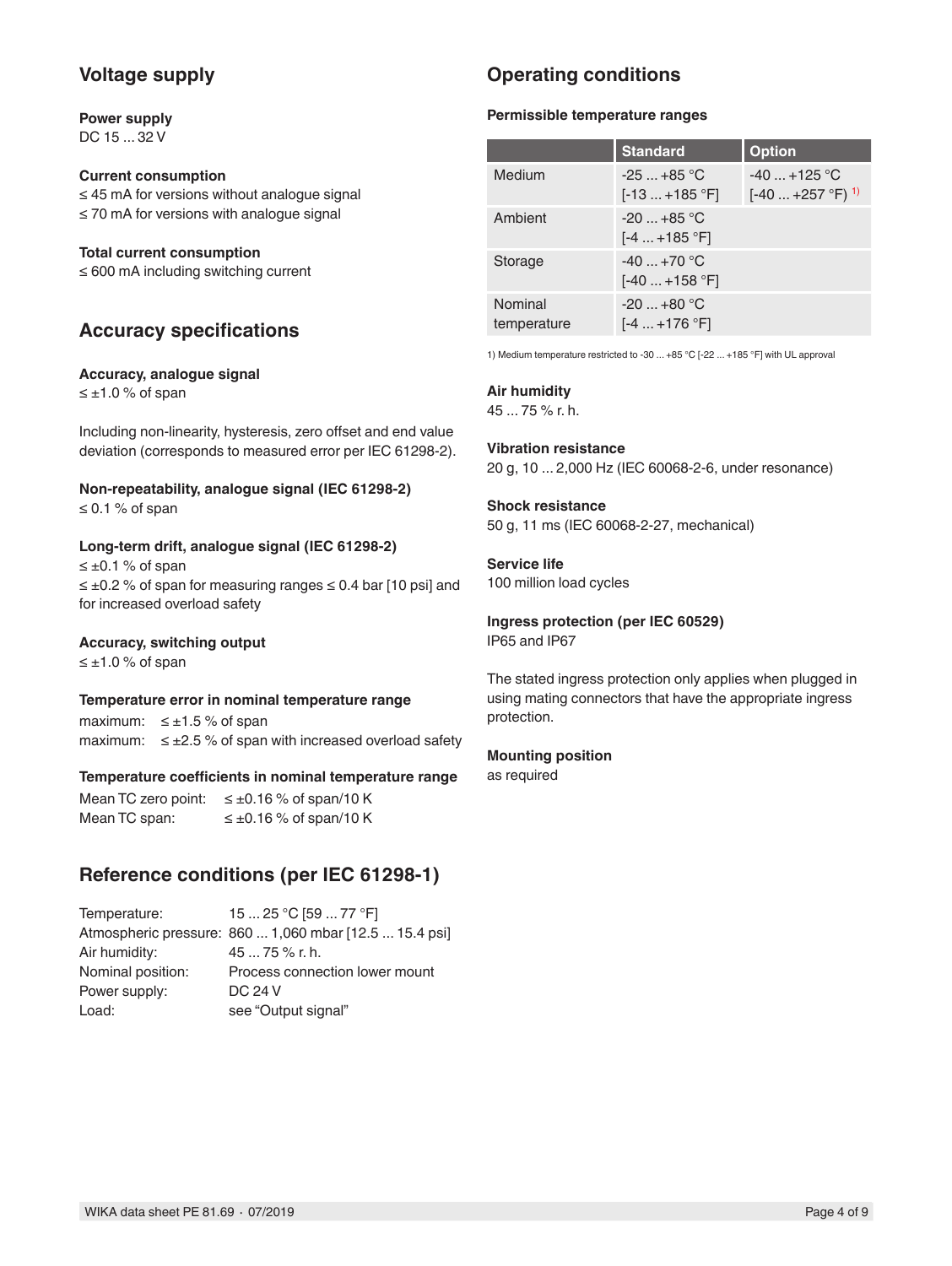## **Materials**

### **Wetted parts**

| < 10 bar [150 psi]: 316L |                                               |
|--------------------------|-----------------------------------------------|
|                          | $\geq 10$ bar [150 psi]: 316L, PH grade steel |

#### **Non-wetted parts**

Case: 304L Keyboard: PBT Display window: PC Display head: PBT+PC blend

### Pressure transmission fluid:

**Process connection**

Synthetic oil for all gauge pressure measuring ranges  $<$  10 bar [150 psi]<sup>1)</sup> and all absolute pressure measuring ranges

1) < 16 bar [250 psi] with increased overload safety

## **Options for specific media**

- $\blacksquare$  Oil and grease free: Residual hydrocarbon: < 1,000 mg/m<sup>2</sup>
- Oxygen, oil and grease free: Residual hydrocarbon: < 200 mg/m² Packaging: Protection cap on the process connection, instrument sealed in a vacuum bag Max. permissible temperature -20 ... +60 °C  $[-4 ... +140 °F]$ Available measuring ranges: 0 ... 400 mbar to 0 ... 400 bar [0 ... 10 to 0 ... 5,000 psi] -1 ... 0 to -1 ... 24 bar [-14.5 ... 0 to -14.5 ... 300 psi] Factory supplied without sealing Available process connections, see "Process connections"

| <b>Standard</b>          | <b>Thread size</b>                   | <b>Max. nominal presure</b> | <b>Sealing</b>                             |
|--------------------------|--------------------------------------|-----------------------------|--------------------------------------------|
| <b>DIN EN ISO 1179-2</b> | $G\mathcal{V}_4$ A                   | 600 bar [8,700 psi]         | NBR (options: Without, FPM/FKM)            |
| (formerly DIN 3852-E)    | $G\frac{1}{2}A$                      | 400 bar [5,800 psi]         | NBR (options: Without, FPM/FKM)            |
| <b>EN 837</b>            | $G$ ¼ B <sup>1</sup>                 | 1,000 bar [14,500 psi]      | Without (options: Copper, stainless steel) |
|                          | G $\frac{1}{4}$ female $\frac{1}{4}$ | 1,000 bar [14,500 psi]      | Without (option: Copper, stainless steel)  |
|                          | $G \frac{1}{2} B^{1}$                | 1,000 bar [14,500 psi]      | Without (options: Copper, stainless steel) |
| ANSI/ASME B1.20.1        | $\frac{1}{4}$ NPT $\frac{1}{1}$      | 1,000 bar [14,500 psi]      |                                            |
|                          | $\frac{1}{2}$ NPT <sup>1</sup>       | 1,000 bar [14,500 psi]      |                                            |
| ISO <sub>7</sub>         | $R\frac{1}{4}$ <sup>1)</sup>         | 1,000 bar [14,500 psi]      |                                            |
| <b>KS</b>                | $PT \frac{1}{4}$ <sup>1)</sup>       | 1,000 bar [14,500 psi]      |                                            |
| -                        | G 1/4 female (Ermeto compatible)     | 1,000 bar [14,500 psi]      | Without (options: Copper, stainless steel) |

1) suitable for oxygen, oil and grease free.

Other connections on request.

#### **Restrictor (option)**

For applications where pressure spikes can occur, the use of a restrictor is recommended. The restrictor narrows the pressure port to 0.6 mm and thus increases the resistance against pressure spikes.

### **Enlarged pressure port (option)**

For applications with contaminated or viscous media, for specific process connections, an enlarged pressure port with a 6 or 12 mm diameter is available in order to reduce the risk of a pressure port blocking.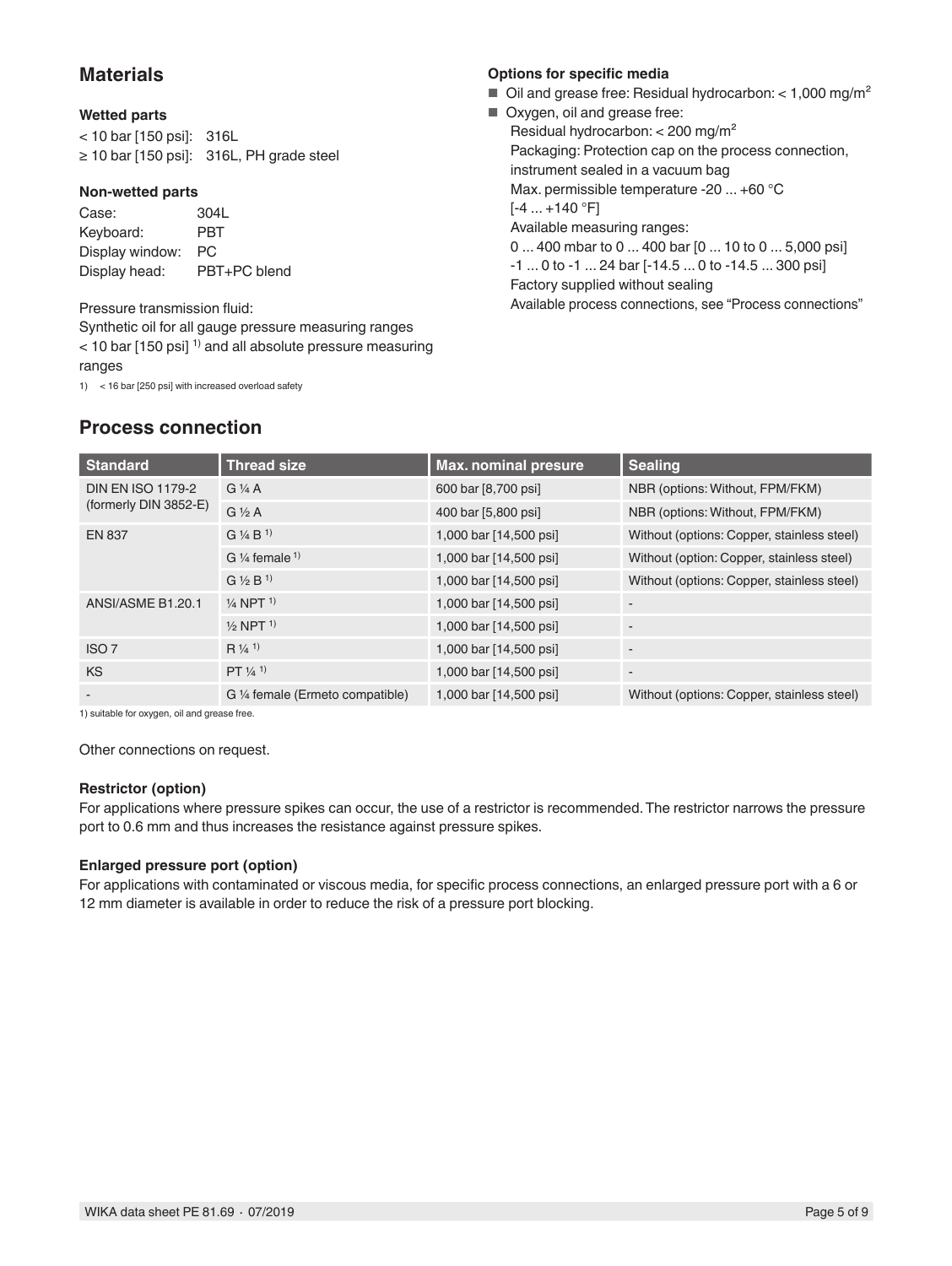# **Electrical connections**

### **Connections**

- Circular connector M12 x 1 (4-pin)
- Circular connector M12 x 1 (5-pin)<sup>1)</sup>

1) Only for version with two switching outputs and additional analogue signal

### **Electrical safety**

| Short-circuit resistance:              | S+/SP1/SP2 vs. U- |
|----------------------------------------|-------------------|
| Reverse polarity protection: U+ vs. U- |                   |
| Insulation voltage:                    | DC 500 V          |
| Overvoltage protection:                | DC 36 V           |

#### **Connection diagrams**

| Circular connector M12 x 1 (4-pin) |              |   |  |  |
|------------------------------------|--------------|---|--|--|
|                                    | U+           |   |  |  |
|                                    | $\mathsf{L}$ | 3 |  |  |
|                                    | $SP2/S+$     | 2 |  |  |
|                                    | SP1/C        |   |  |  |

| Circular connector M12 x 1 (5-pin) |                 |   |  |  |
|------------------------------------|-----------------|---|--|--|
|                                    | U+              |   |  |  |
|                                    | $\mathsf{L}$    | 3 |  |  |
|                                    | $S+$            | 5 |  |  |
|                                    | SP1/C           |   |  |  |
|                                    | SP <sub>2</sub> | 2 |  |  |

### **Legend:**

- $U_+$  Positive power supply<br>U- Negative power supply
- Negative power supply terminal
- SP1 Switching output 1
- SP2 Switching output 2
- C Communication with IO-Link
- S+ Analogue output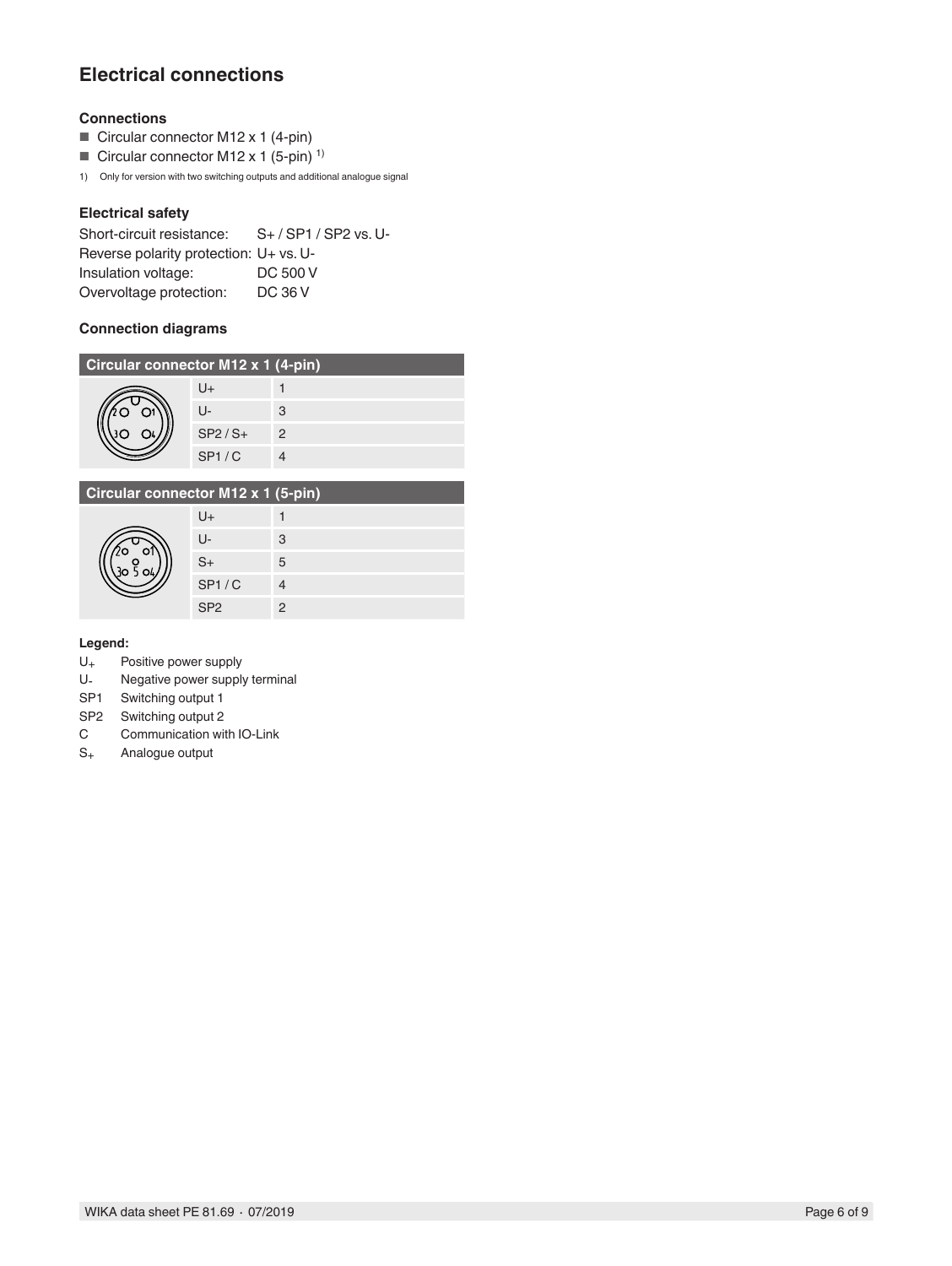# **Dimensions in mm [in]**

Pressure switch with circular connector M12 x 1 (4-pin and 5-pin)



Weight: approx. 90 ... 130 g [3.17 ... 4.59 oz]



| G               | $\blacksquare$ |
|-----------------|----------------|
| $G\frac{1}{4}A$ | 14 [0.55]      |
| $G\frac{1}{2}A$ | 17 [0.67]      |
|                 |                |



| G                     | 151       |
|-----------------------|-----------|
| $G\mathrel{\vee} A B$ | 13[0.51]  |
| $G \ntriangle B$      | 20 [0.79] |



| G                 | L1        |
|-------------------|-----------|
| $\frac{1}{4}$ NPT | 13[0.51]  |
| $1/2$ NPT         | 19 [0.75] |
| $R\frac{1}{4}$    | 13 [0.51] |
| $PT \frac{1}{4}$  | 13 [0.51] |



Ermeto compatible

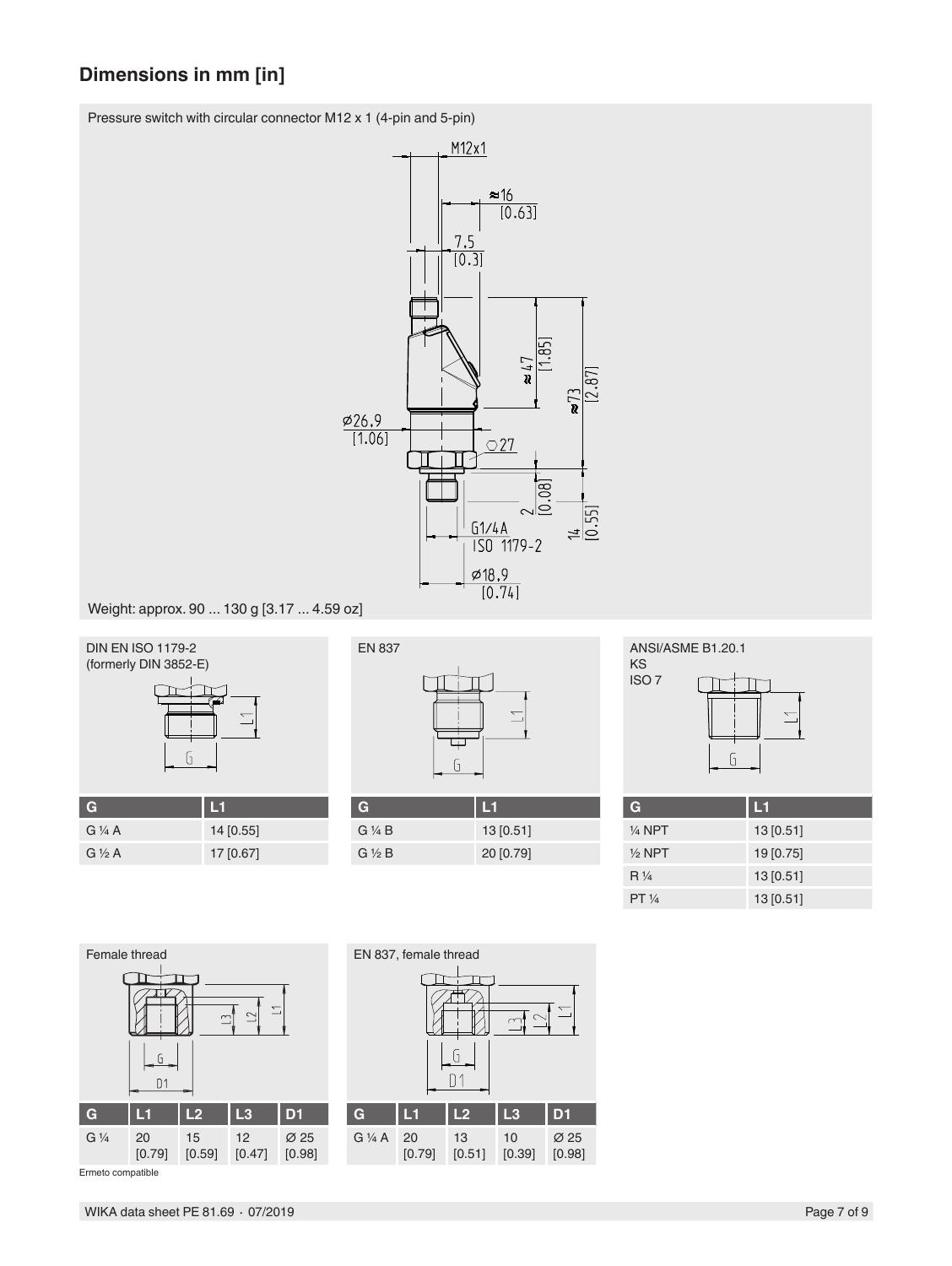# **Accessories and spare parts**

| <b>Sealings</b> |                                                                         |              |  |
|-----------------|-------------------------------------------------------------------------|--------------|--|
|                 | <b>Description</b>                                                      | Order number |  |
|                 | NBR profile sealing G 1/4 A DIN EN ISO 1179-2 (formerly DIN 3852-E)     | 1537857      |  |
|                 | FPM/FKM profile sealing G 1/4 A DIN EN ISO 1179-2 (formerly DIN 3852-E) | 1576534      |  |
|                 | NBR profile sealing G 1/2 A DIN EN ISO 1179-2 (formerly DIN 3852-E)     | 1039067      |  |
|                 | FPM/FKM profile sealing G 1/2 A DIN EN ISO 1179-2 (formerly DIN 3852-E) | 1039075      |  |
|                 | Copper G 1/4 B EN 837                                                   | 11250810     |  |
|                 | Stainless steel G 1/4 B EN 837                                          | 11250844     |  |
|                 | Copper G 1/2 B EN 837                                                   | 11250861     |  |
|                 | Stainless steel G 1/2 B EN 837                                          | 11251042     |  |

### **Connectors with moulded cable**

|          | <b>Description</b>                                                                   | <b>Temperature</b><br>range        | <b>Cable diameter</b> | Order number |
|----------|--------------------------------------------------------------------------------------|------------------------------------|-----------------------|--------------|
| THE BIRD | Straight version, cut to length, 4-pin, 2 m [6.6 ft]<br>PUR cable, UL listed, IP67   | $-20$ $+80$ °C<br>$[-4176 °F]$     | $4.5$ mm<br>[0.18 in] | 14086880     |
|          | Straight version, cut to length, 4-pin, 5 m [16.4 ft]<br>PUR cable, UL listed, IP67  | $-20+80 °C$<br>$[-4 \dots 176 °F]$ | $4.5$ mm<br>[0.18 in] | 14086883     |
|          | Straight version, cut to length, 4-pin, 10 m [32.8 ft]<br>PUR cable, UL listed, IP67 | $-20+80 °C$<br>$[-4 \dots 176 °F]$ | $4.5$ mm<br>[0.18 in] | 14086884     |
|          | Straight version, cut to length, 5-pin, 2 m [6.6 ft]<br>PUR cable, UL listed, IP67   | $-20+80 °C$<br>$[-4 \dots 176 °F]$ | 5.5 mm<br>[0.22 in]   | 14086886     |
|          | Straight version, cut to length, 5-pin, 5 m [16.4 ft]<br>PUR cable, UL listed, IP67  | $-20+80 °C$<br>$[-4176 °F]$        | $5.5$ mm<br>[0.22 in] | 14086887     |
|          | Straight version, cut to length, 5-pin, 10 m [32.8 ft]<br>PUR cable, UL listed, IP67 | $-20+80 °C$<br>$[-4176 °F]$        | 5.5 mm<br>[0.22 in]   | 14086888     |
|          | Angled version, cut to length, 4-pin, 2 m [6.6 ft]<br>PUR cable, UL listed, IP67     | $-20+80 °C$<br>$[-4 \dots 176 °F]$ | 4.5 mm<br>[0.18 in]   | 14086889     |
|          | Angled version, cut to length, 4-pin, 5 m [16.4 ft]<br>PUR cable, UL listed, IP67    | $-20+80 °C$<br>$[-4176 °F]$        | $4.5$ mm<br>[0.18 in] | 14086891     |
|          | Angled version, cut to length, 4-pin, 10 m [32.8 ft]<br>PUR cable, UL listed, IP67   | $-20+80 °C$<br>$[-4 \dots 176 °F]$ | 4.5 mm<br>[0.18 in]   | 14086892     |
|          | Angled version, cut to length, 5-pin, 2 m [6.6 ft]<br>PUR cable, UL listed, IP67     | $-20+80 °C$<br>$[-4 \dots 176 °F]$ | 5.5 mm<br>[0.22 in]   | 14086893     |
|          | Angled version, cut to length, 5-pin, 5 m [16.4 ft]<br>PUR cable, UL listed, IP67    | $-20+80 °C$<br>$[-4176 °F]$        | 5.5 mm<br>[0.22 in]   | 14086894     |
|          | Angled version, cut to length, 5-pin, 10 m [32.8 ft]<br>PUR cable, UL listed, IP67   | $-20+80$ °C<br>$[-4 \dots 176 °F]$ | 5.5 mm<br>[0.22 in]   | 14086896     |